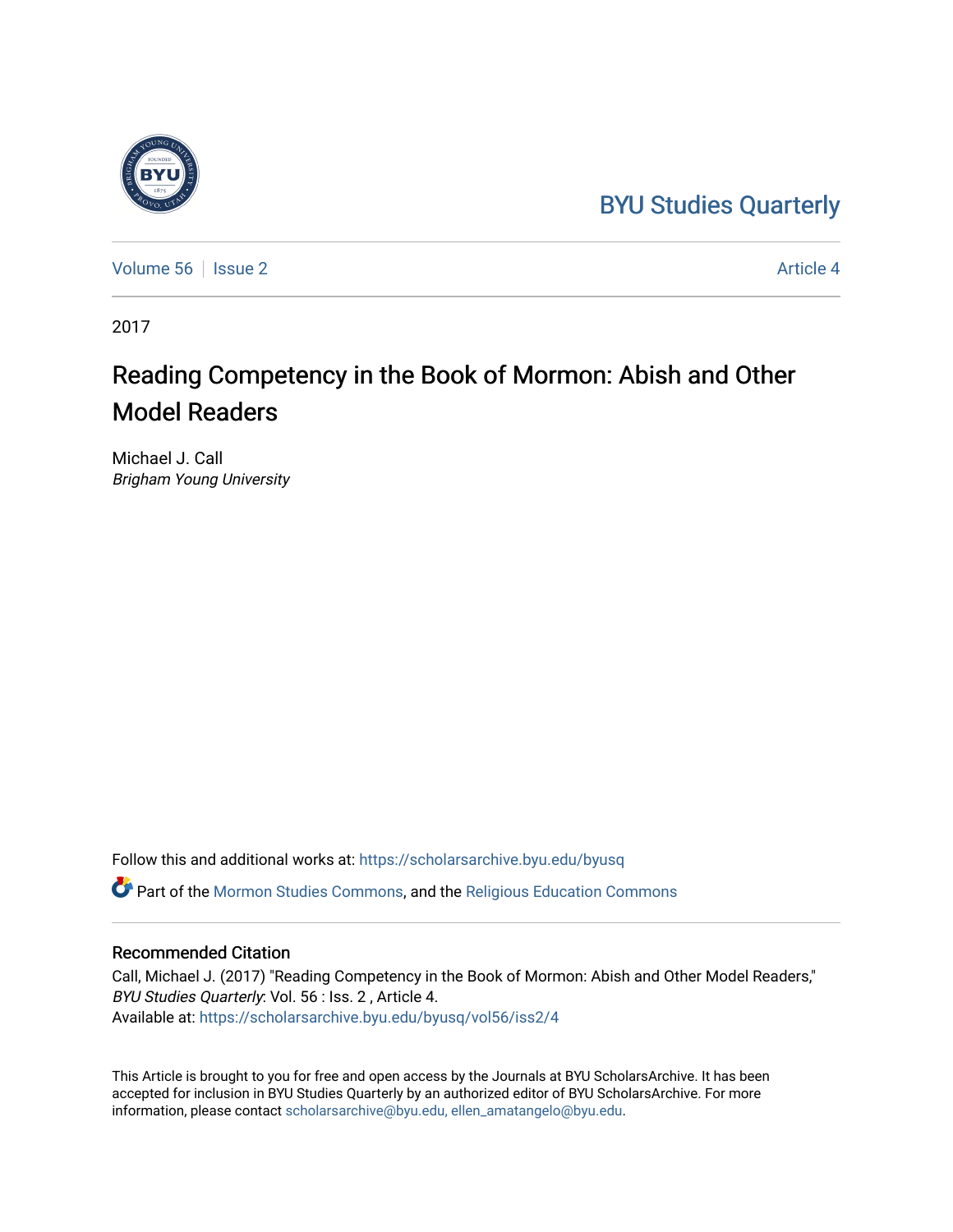# **Reading Competency in the Book of Mormon Abish and Other Model Readers**

*Michael J. Call*

In chapter 19 of the book of Alma, we are introduced to Abish, described<br>in the narrative as one of the "Lamanitish women" serving in King in the narrative as one of the "Lamanitish women" serving in King Lamoni's court (Alma 19:16). Mormon's account of her experience on the day of the king's conversion is compelling for many reasons, but I would like to explore here how Abish and other important figures in the text function as model readers, exhibiting the traits and competencies that the Book of Mormon authors expected the future reader of their text to bring to the reading act. In fact, a careful analysis of important reading acts described throughout the Book of Mormon leads to a clear understanding of the several authors' definition of an ideal or competent reader of their record. For though the authors are several, they seem to share a common conviction about competency. As the narrative progresses, it becomes more and more evident that the competent or ideal reader possesses one vital skill—something we might call spiritual sensitivity—that separates her or him from all the rest. Through their juxtaposition of various types of readers, the Book of Mormon chroniclers invite us to compare and contrast competing textual interpretations, a process that is meant to lead us, as actual readers, to evaluate our own particular competencies in deciphering the text before our eyes. The reading act itself is indeed among the book's core themes.

As a theoretical basis for this study, I draw from the work of such reception theorists as Gerald Prince, who propose that embedded in every narrative are examples of the very act in which the actual reader is engaged at every moment of the reading process, that is, the assimilation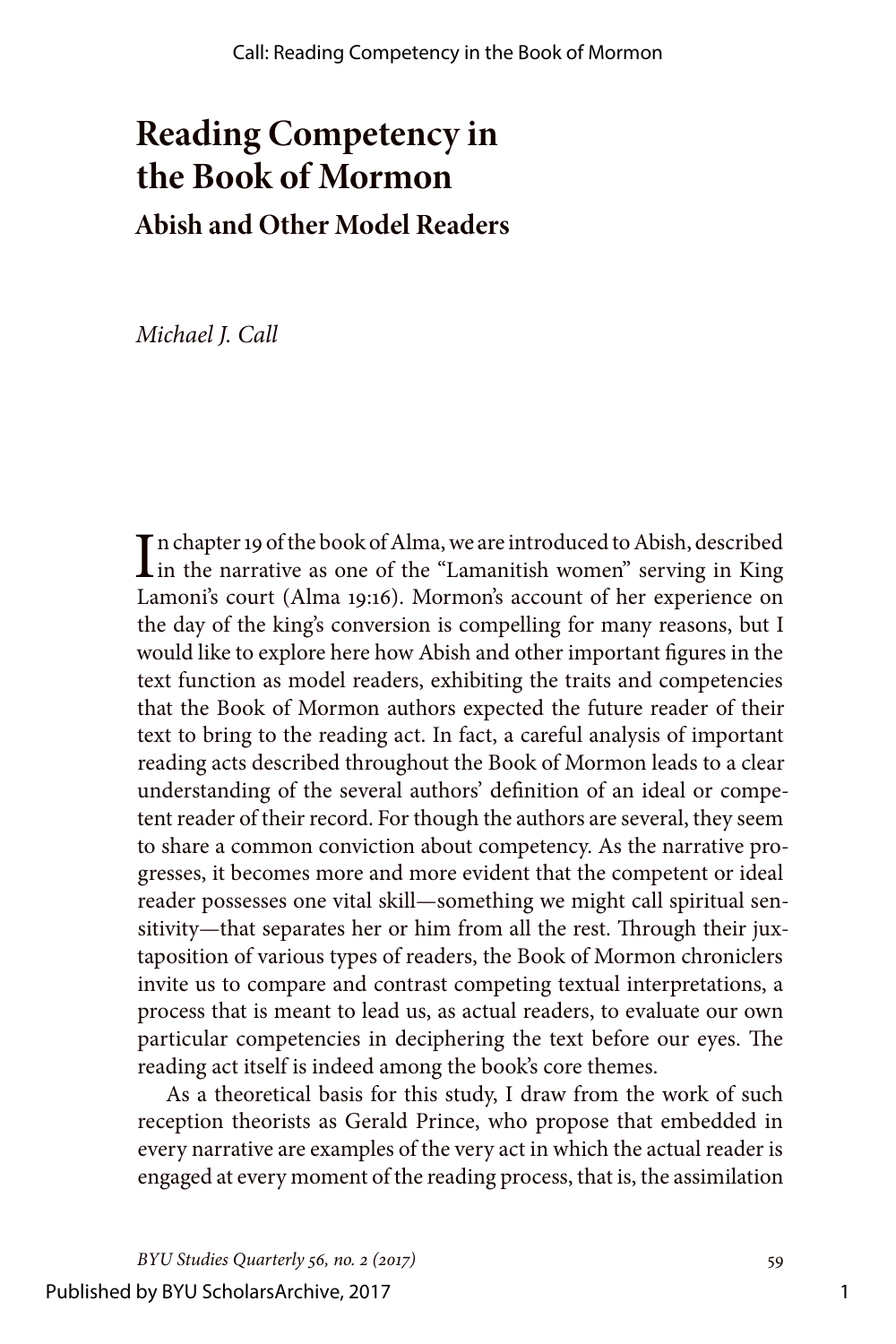#### **Michael J. Call**

Many years ago, I happened to read Abish's story in my morning scripture study the very week I was discussing reception theory in my interdisciplinary humanities interpretive theory class, and the episode fairly leapt off the page as a perfect example of the "nonreading reading act" I had been trying to explain to my students. I shared my discovery with them the next class period, and their reaction was so positive, I decided to include



it in further iterations of the course, which I did over the remaining years of my teaching career at BYU. This article owes much to those bright students, their encouragement, and their enthusiasm for learning, both sacred and secular.

and interpretation of observed phenomena.<sup>1</sup> The reader's experience with the text is, they argue, the central—and perhaps only—theme of the text. Prince explains, "Every author, provided he is writing for someone other than himself, develops his narrative as a function of a certain type of reader whom he bestows with certain qualities, faculties, and inclinations according to his opinion of men in general (or in particular) and according to the obligations he feels should be respected."2 Prince and other reception theorists suggest that the observant reader should therefore pay particular attention to descriptions of reading acts occurring in a text because, first, they provide important clues about the optimal relationship the author hopes to create between text and reader; second, they mirror the challenges and pitfalls associated with textual reception itself; and, third, they showcase examples of characters whose

<sup>1.</sup> For a general overview of reception theory, see Jane P. Tompkins, ed., *Reader-Response Criticism: From Formalism to Post-Structuralism* (Baltimore and London: Johns Hopkins University Press, 1980).

<sup>2.</sup> Gerald Prince, "Introduction to the Study of the Narratee," in Tompkins, *Reader-Response Criticism*, 9.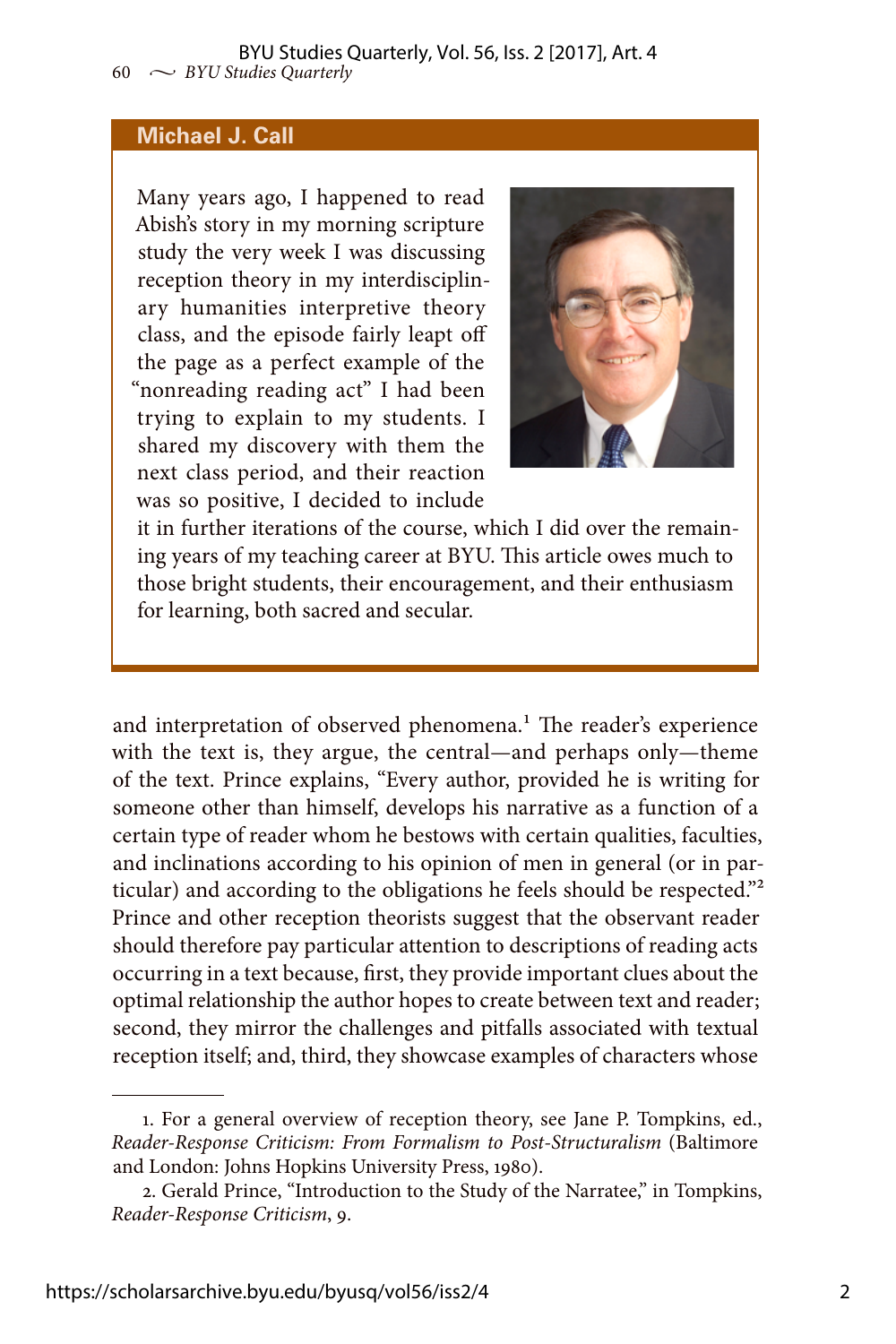flaws produce misreadings that compete directly with those of more reliable readers. After all, as in the real world, not all readers are equally competent.

For our study here, it is useful to remember that, in their analysis of reading acts, reception theorists do not limit themselves only to descriptions of characters actually reading written material. Equally worthy of our attention should be any narrative event that imitates closely the reading act's process of assimilating and interpreting observed phenomena. Thus, any act that incorporates looking, watching, or observing is also deserving of our attention. The Book of Mormon text is especially rich in this regard, and Abish's story is one of the most fruitful.

Interestingly, it is a reading act that initiates the long sequence of events composing the Book of Mormon narrative. In the very first chapter of his record, Nephi recounts that his father, Lehi, receiving a book from the hands of an angel, is instructed to read it. The book contains prophecies of the destruction of Jerusalem, the coming of a Messiah, and the redemption of the world (1 Ne. 1:18–19). But when Lehi tries to share his "reading" with his neighbors, he is mocked and ridiculed and his life threatened. From the outset, then, we are presented with a world divided into those who interpret the book correctly and those who resist. The consequences of misreading are dire: the competent readers escape the predicted destruction, and the incompetent are either killed or taken into slavery. Merely possessing the book or record does not guarantee success. Laban had evidently possessed the brass plates for some time but had either not read them or had chosen to ignore their teachings, since he appears to have been driven by greed and love of power to seek the lives of Lehi's children.

There is no substitute for a competent reader. Once in the promised land, Nephi begins to teach his brethren from the records that had been so jealously guarded by Laban:

And it came to pass that I did read many things to them, which were engraven upon the plates of brass, that they might know concerning the doings of the Lord in other lands, among people of old. And I did read many things unto them which were written in the books of Moses; but that I might more fully persuade them to believe in the Lord their Redeemer I did read unto them that which was written by the prophet Isaiah; for I did liken all scriptures unto us, that it might be for our profit and learning." (1 Ne. 19:22–23)

We assume that Nephi was not required to read the scriptures to them simply because no one else in the family could read. It is unlikely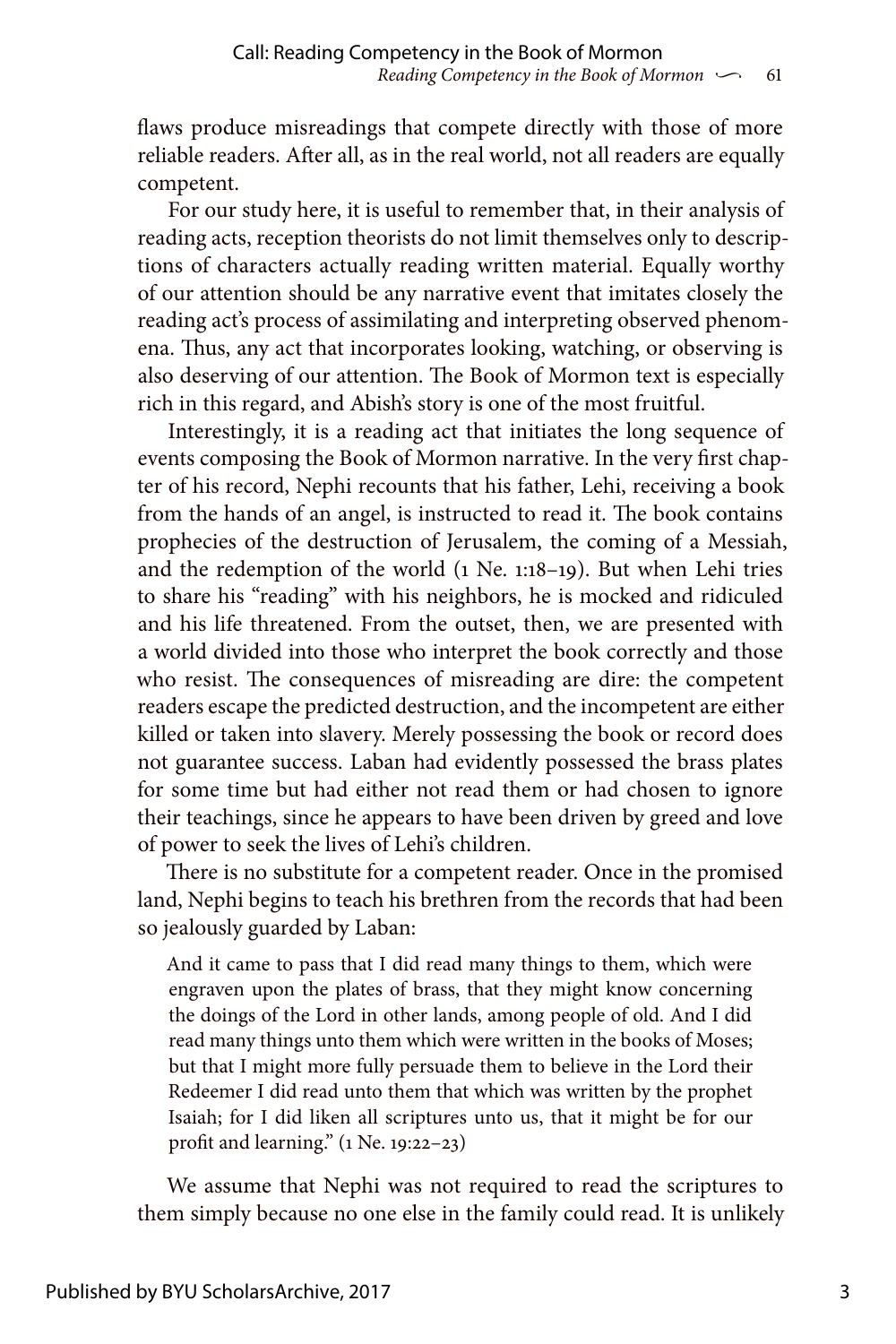that he, as the younger brother of Laman and Lemuel, would have been singled out to be "taught somewhat in all the learning of [his] father" (1 Ne. 1:1). That access to learning would have been granted the elder sons as well, perhaps even to a greater degree based on practices of the day.<sup>3</sup> But would Nephi's brethren, confronted with the same passages as readers and left to their own devices, have discovered for themselves the truths contained therein about the "Lord their Redeemer" (1 Ne. 19:23)? Obviously not, for Nephi records that, after hearing the passages read, they came to him and asked for an explanation of their meaning (compare 1 Ne. 22:1). And this gifted interpreter then reveals the key: "By the Spirit are all things made known unto the prophets" (1 Ne. 22:2). Nephi models competent reading for other potential readers, but he brings something to the reading act his older brothers evidently lack, a key component that transforms him from actual reader to ideal reader for the text at hand.

This critical competency will be emphasized repeatedly in the succeeding pages of the narrative. An early example is the confrontation between Jacob, Nephi's younger brother, and Sherem, a learned anti-Christ. In answer to Jacob's question, Sherem declares that he believes the scriptures, suggesting that he has read them, to which Jacob replies: "Then ye do not understand them" (Jacob 7:11). Jacob is essentially calling Sherem an incompetent reader. Jacob understands the scriptures because of "the power of the Holy Ghost" (Jacob 7:12). When Sherem demands that he be shown a sign "by the power of the Holy Ghost," he is admitting that he is entirely unfamiliar with—or willingly ignorant of—the concept of the Holy Spirit's role and function. Only after being struck down and on his deathbed does he acknowledge that he has learned for himself of its power. The irony of the sign itself is its ambiguity: as Christ taught, signs in and of themselves have no convincing power (see Matt. 16:4). All is in the reading, in what we can call the deciphering. The wicked and adulterous, like Sherem, seek for signs but are incapable of reading them, for they lack the very thing required to decode them.

<sup>3.</sup> Alternatively, Brant A. Gardner, "Nephi as Scribe," *Mormon Studies Review* 23, no. 1 (2011): 45–55, proposed that Nephi, as a younger son, received a scribal education that his older brothers, inheritors of their father's business, did not receive, to prepare him for an alternative career.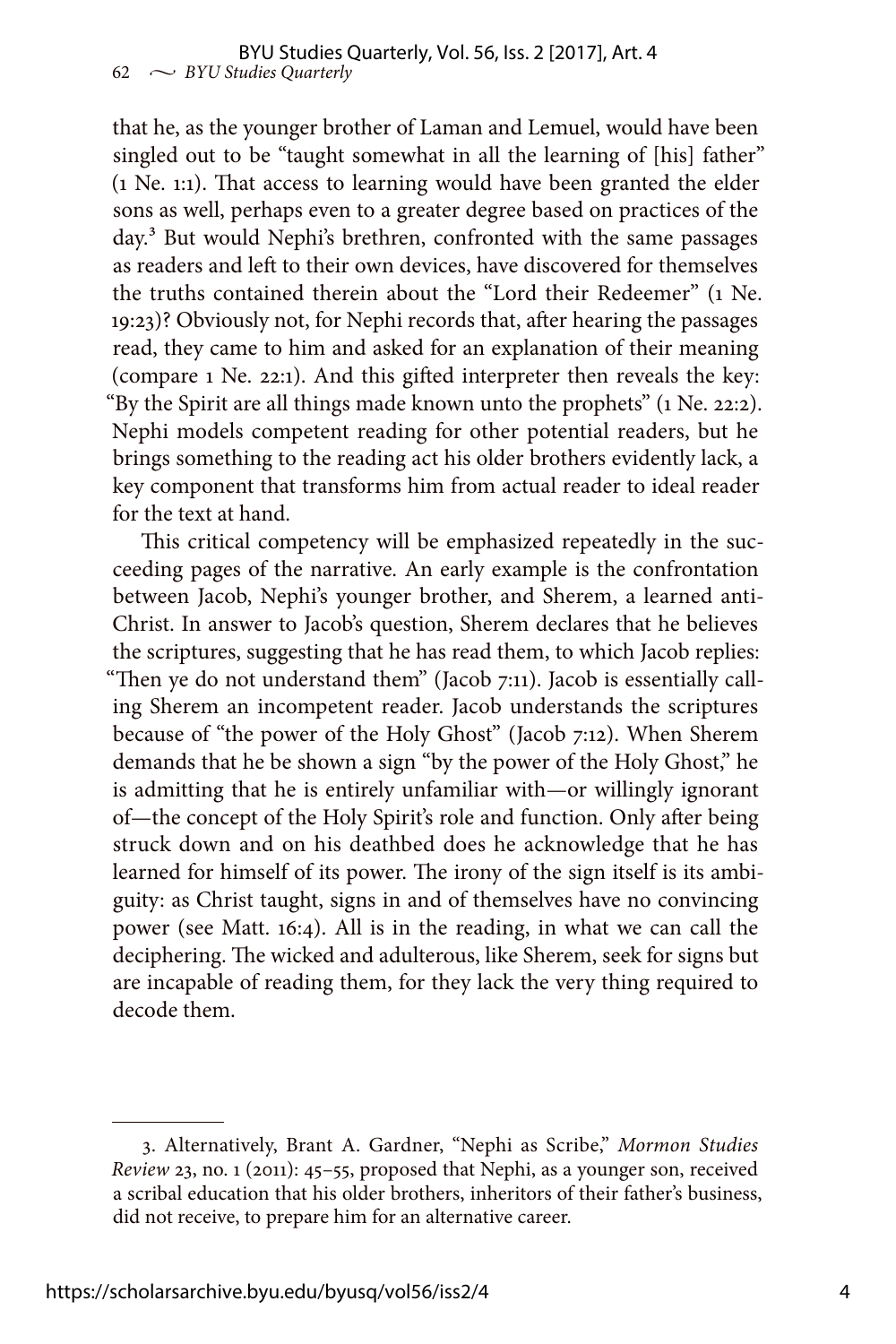A striking example of this kind of misreading is the story of Abish, a servant to King Lamoni.<sup>4</sup> As a result of the powerful teaching of Ammon, Lamoni had come to a realization of his sins and, having begged for mercy from God, "fell unto the earth, as if he were dead" (Alma 18:42). His wife, the queen, is convinced he is not dead, in spite of the opinions of many around her, and summons Ammon, who assures her that Lamoni will rise the following day. When Lamoni does, he declares, "I have seen my Redeemer," and, overcome with joy, he sinks down again and this time, his wife with him, is "overpowered by the Spirit" (Alma 19:13). Ammon too, overcome with joy, sinks to the earth, as then do all the king's servants. That is, all but one: Abish, who "having been converted unto the Lord for many years, on account of a remarkable vision of her father" (Alma 19:16),<sup>5</sup> remains standing. We can only imagine the scene: perhaps ten people lie prostrate on the floor, unconscious, with Abish as the lone observer. The record tells us that, because she had been converted, "she knew that it was the power of God" that had created this unique event (Alma 19:17). Then an idea comes to her: she will put this magnificent manifestation of God's power to good use "by making known unto the people what had happened among them, that by beholding this scene it would cause them to believe in the power of God" (Alma 19:17). And so our well-intentioned, missionary-minded Abish runs out to call her neighbors in to "read" the scene that she, a believer, has already correctly interpreted.

What follows is a wonderful description of the vast range of potential misreadings incompetent readers can derive from a set of signs. The crowd sees the king, the queen, and their servants all lying on the

<sup>4.</sup> For previous discussion of this story, see Brant A. Gardner, *Second Witness: Analytical and Contextual Commentary on the Book of Mormon,* 6 vols. (Salt Lake City: Greg Kofford Books, 2007), 4:298–310; Joseph Fielding McConkie and Robert L. Millet, *Doctrinal Commentary on the Book of Mormon,* 4 vols. (Salt Lake City: Deseret Book, 1987–92), 3:137–42; Monte S. Nyman, *The Record of Alma,* vol. 3 of Book of Mormon Commentary series (Orem, Utah: Granite, 2004), 250–58; Hugh Nibley, *Teachings of the Book of Mormon: Transcripts of Lectures Presented to an Honors Book of Mormon Class at Brigham Young University, 1988–1990,* 4 vols. (Provo, Utah: FARMS; American Fork, Utah: Covenant Communications, 2004), 2:305–9; Matthew L. Bowen, "Father Is a Man: The Remarkable Mention of the Name Abish in Alma 19:16 and Its Narrative Context," *Interpreter: A Journal of Mormon Scripture* 14 (2015): 77–93.

<sup>5.</sup> On the conversion of Abish and her father's vision, see Book of Mormon Central, "Why Was Abish Mentioned by Name?" June 22, 2016, [https://knowhy](https://knowhy.bookofmormoncentral.org/content/why-was-abish-mentioned-by-name) [.bookofmormoncentral.org/content/why-was-abish-mentioned-by-name](https://knowhy.bookofmormoncentral.org/content/why-was-abish-mentioned-by-name).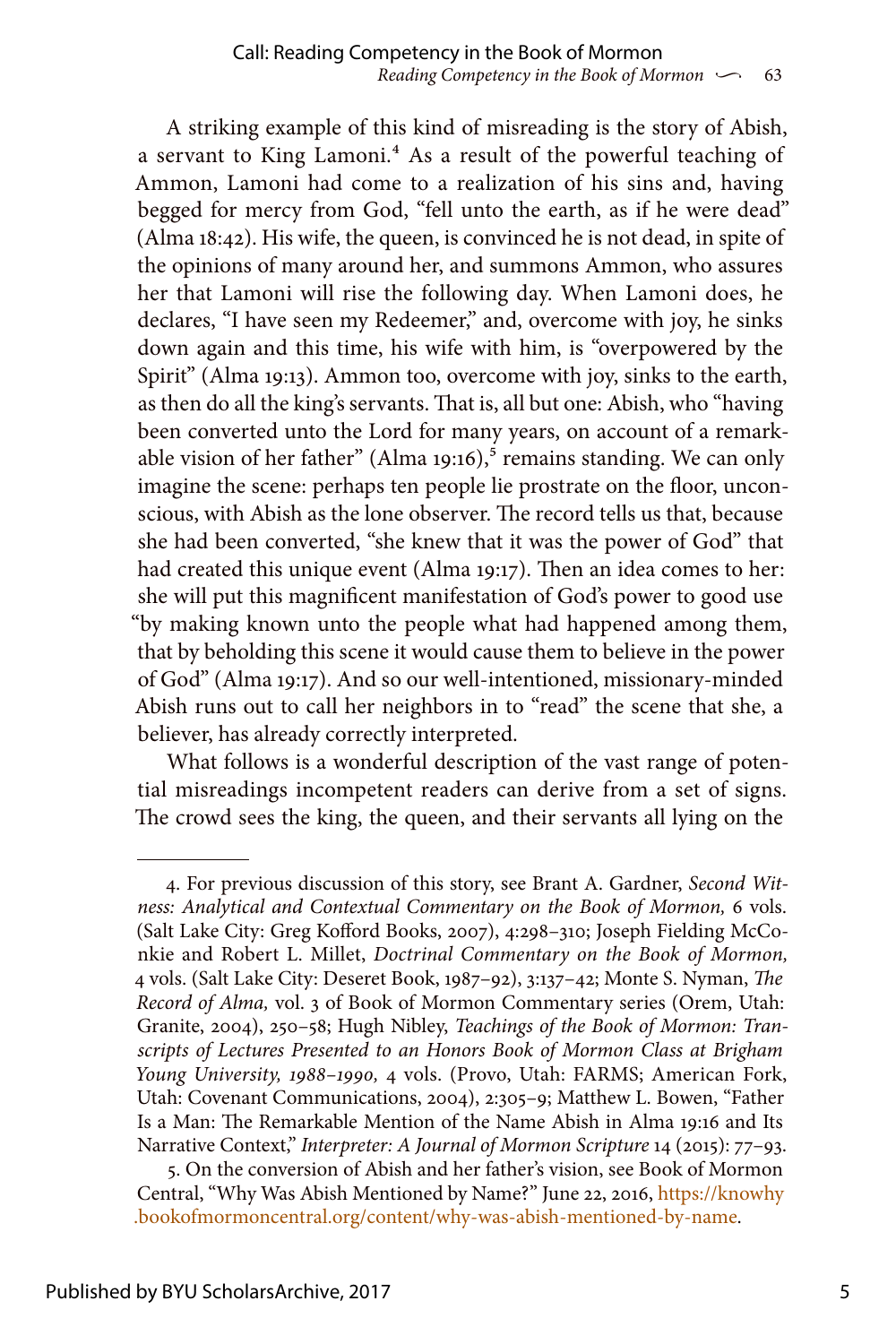ground "as though they were dead" (v. 18). Then they notice that in this group of bodies is also someone not like the others—a Nephite, in fact noticeable perhaps by his different dress or color of skin or some other distinguishing factor.

Three separate interpretations are proposed. One group associates the Nephite with the evident tragedy: he is the cause of the deaths. But they are refuted by another group who claim it is a punishment the king has brought upon himself for his cruelty to his own servants, whom he had had executed for failure to protect his flocks against bandits (see Alma 17:28). This theory is opposed in turn by relatives of the very bandits who had taken the flocks, one of whom draws his sword in anger to attack the prostrate Ammon. When, in the very act of lifting his sword, he suddenly falls down dead, the stunned crowd is now confronted with a new sign to decipher, and "they began to marvel again among themselves what . . . these things could mean" (Alma 19:24).

The narrative beautifully captures for us the tumult of competing readings that follow. To the original three interpretations, the group now adds four new variations: (1) Ammon is the Great Spirit or (2) not really the Great Spirit but someone sent by the Great Spirit or (3) a monster sent by the Nephites to torment them or (4) a monster sent not by the Nephites but by the Great Spirit to afflict them. The seven various readings bring to mind the famous poem of the six blind men who, upon encountering an elephant for the first time, propose six opposing and equally ludicrous descriptions of the wondrous animal (see sidebar).<sup>6</sup> Abish, who had started with such high hopes, is driven to tears by this show of incompetence. But then she, the competent reader, resolves the whole issue by taking the hand of the queen and raising her up. When Lamoni is raised up in turn, he rebukes the crowd of onlookers. Some are converted by his words, but "there were many among them who would not hear his words; therefore they went their way" (Alma 19:32). So even when the sign gets up and tells you exactly what it means, you can still refuse to believe it.

No better description of this kind of willing blindness appears in the Book of Mormon than that of Korihor, the philosophical successor to Sherem. In the classic confrontation between Alma and the anti-Christ, the argument turns on competent reading. Korihor declares that he will believe in God if shown a sign. Alma rejoins: "Thou hast had signs

<sup>6.</sup> John Godfrey Saxe, "The Blind Men and the Elephant," in *The Poems of John Godfrey Saxe* (Boston: James R. Osgood and Company, 1872), 259–60.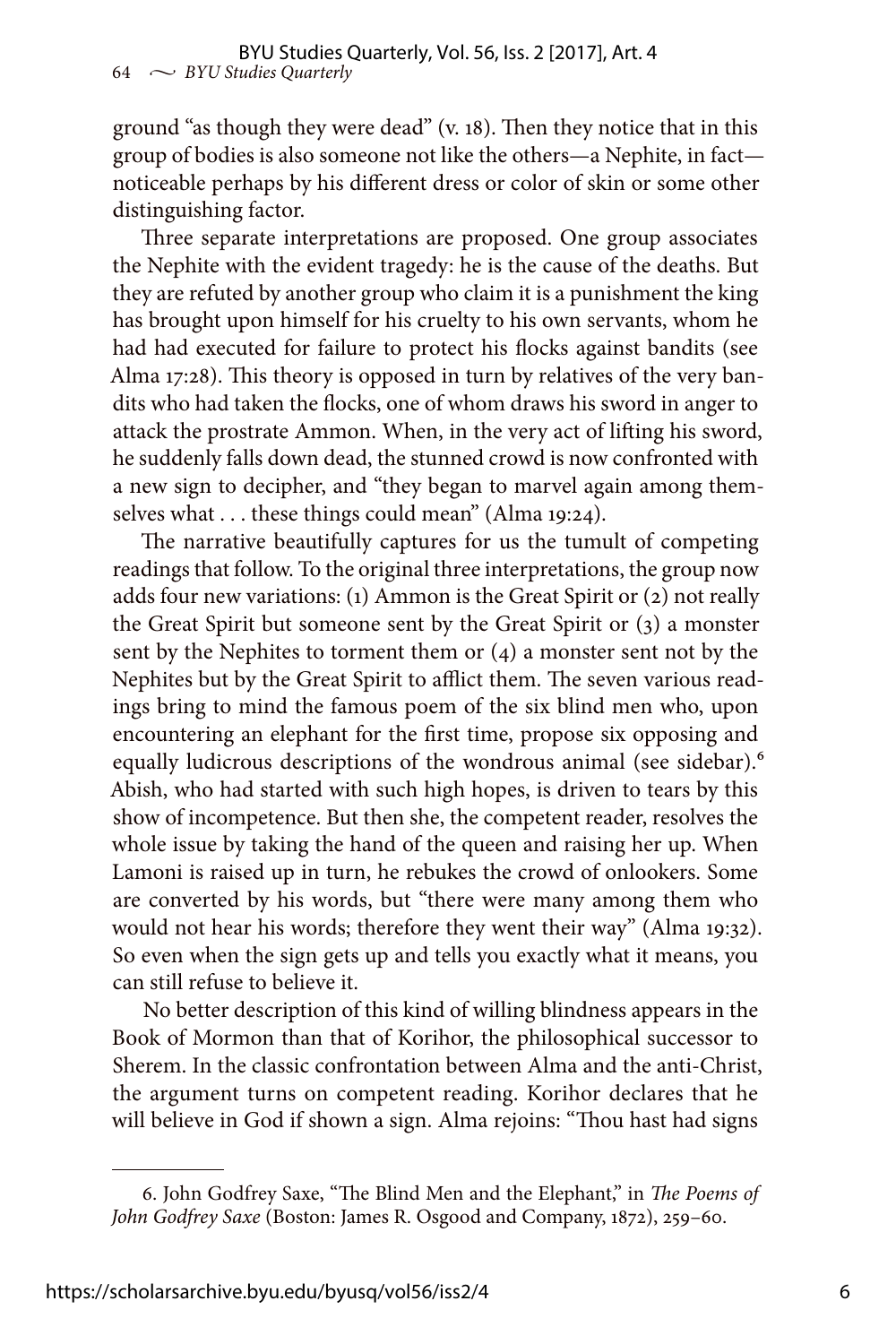# **The Blind Men and the Elephant**

*John Godfrey Saxe (1816–1887)*

## **I**

It was six men of Indostan To learning much inclined, Who went to see the Elephant (Though all of them were blind), That each by observation Might satisfy his mind.

# **II**

The *First* approached the Elephant And happening to fall Against his broad and sturdy side, At once began to bawl: "God bless me—but the Elephant Is very like a wall!"

### **III**

The *Second,* feeling of the tusk, Cried: "Ho, what have we here So very round and smooth and sharp? To me 't is mighty clear This wonder of an Elephant Is very like a spear!"

#### **IV**

The *Third* approached the animal, And happening to take The squirming trunk within his hands, Thus boldly up and spake: "I see," quoth he, "the Elephant Is very like a snake!"

### **V**

The *Fourth* reached out an eager hand, And felt about the knee. "What most this wondrous beast is like Is mighty plain," quoth he; "'T is clear enough the Elephant Is very like a tree!"

## **VI**

The *Fifth*, who chanced to touch then ear, Said: E'en the blindest man Can tell what this resembles most; Deny the fact who can, This marvel of an Elephant Is very like a fan!"

#### **VII**

The *Sixth* no sooner had begun About the beast to grope, Than, seizing on the swinging tail That fell within his scope, "I see," quoth he, the Elephant Is very like a rope!"

#### **VIII**

And so these men of Indostan Disputed loud and long, Each in his own opinion Exceeding stiff and strong, Though each was partly right, And all were in the wrong!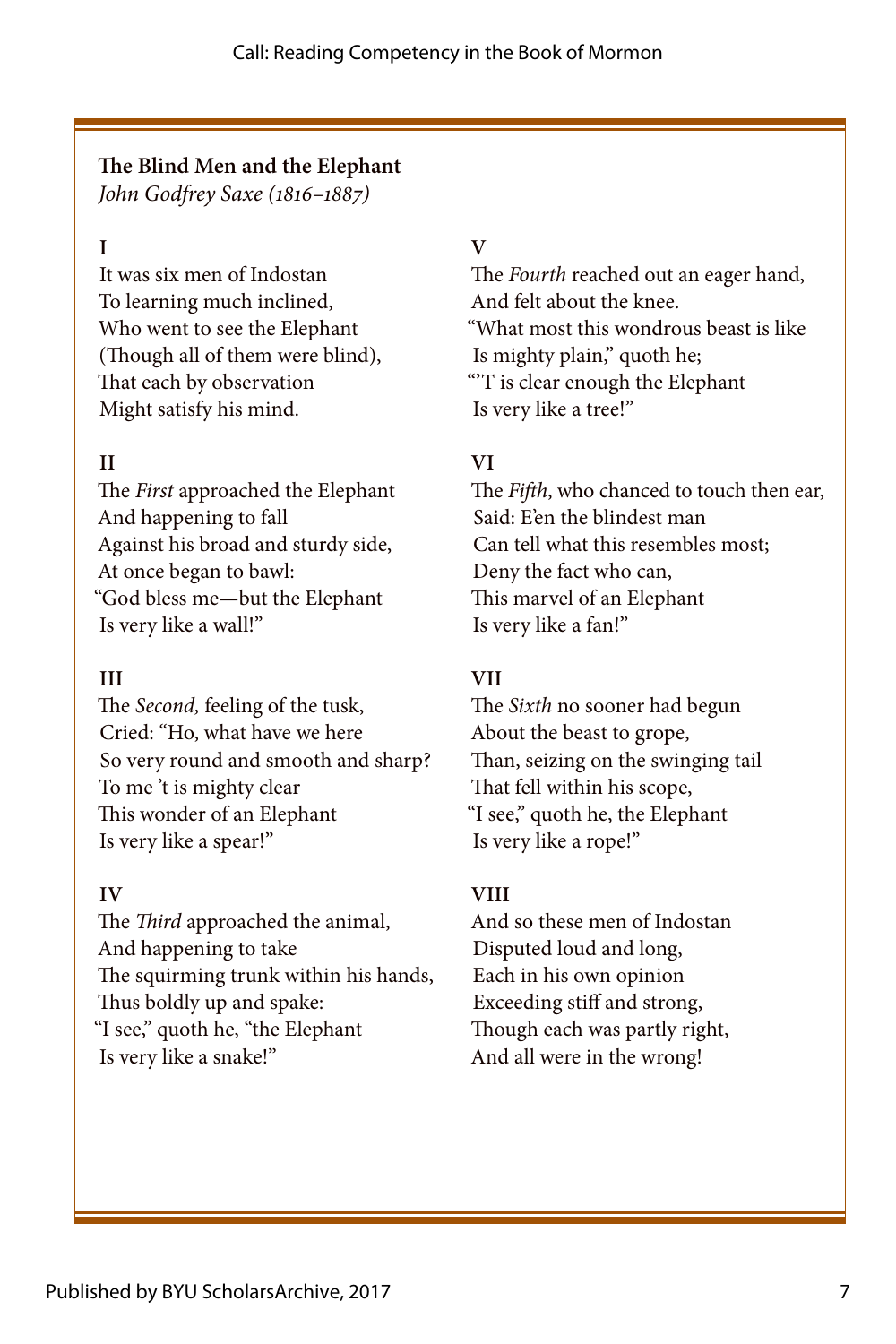enough" (Alma 30:44). He then lists the various texts to which Korihor has already had access: (1) "the testimony of all these thy brethren, and also all the holy prophets," (2) "the scriptures," (3) "the earth, and all things that are upon the face of it," and  $(4)$  "[the earth's] motion, yea, and also all the planets which move in their regular form." In much the same way as other Christians like Anthony of Egypt would declare after him, Alma suggests that the cosmos—its forms, its movements, and its order—is as much a text to be read as the written words of the prophets. But, Alma maintains, not all readers of these various texts are equally competent at "making sense" of what they see; to many, like Korihor, the signs are illegible because they lack a key skill factor. And as we, the actual readers, assimilate this story, we are simultaneously challenged to evaluate our own reading skills.

Shortly after the episode with Korihor, Alma has occasion to quiz another group of readers, this time the poor living among the Zoramites, about their reading proficiency. Because of their poverty, they have been cast out of the synagogue. Mistakenly they consider this interdiction from formal worship services as having a serious impact on their relationship with God. Alma, however, teaches them that worship takes many forms and may be practiced anywhere. Reading the scriptures, for instance, plays a major role in spiritual growth, and this group, in spite of being barred from entering the church structure, obviously has access to them outside the synagogue walls, for Alma asks: "Now behold, my brethren, I would ask if ye have read the scriptures?" His next question seems to presume that they read with the same competency as he, the ideal reader: "If ye have, how can ye disbelieve on the Son of God?" (Alma 33:14). This assumption, however, as Alma surely knew from his experiences with Korihor and other unbelievers, is highly problematic, leading us to speculate that Alma meant his question to be rhetorical. Essentially, Alma says to them: "If you have read the scriptures as I have, you will have arrived at the same conclusions as I have about the Savior." Here again, by including the details of this discussion of reading competency, the abridger of the record, Mormon, appears to target us directly, challenging us to evaluate the outcome of our personal experience with his record.

As we saw in the case of Abish, historical events too are subject to misreading, even when one has experienced them personally, for the motivations for human behavior and therefore the causes of the events are not often clear to the participants themselves. But as human beings seem to be obsessed with the problem of causation, retelling the past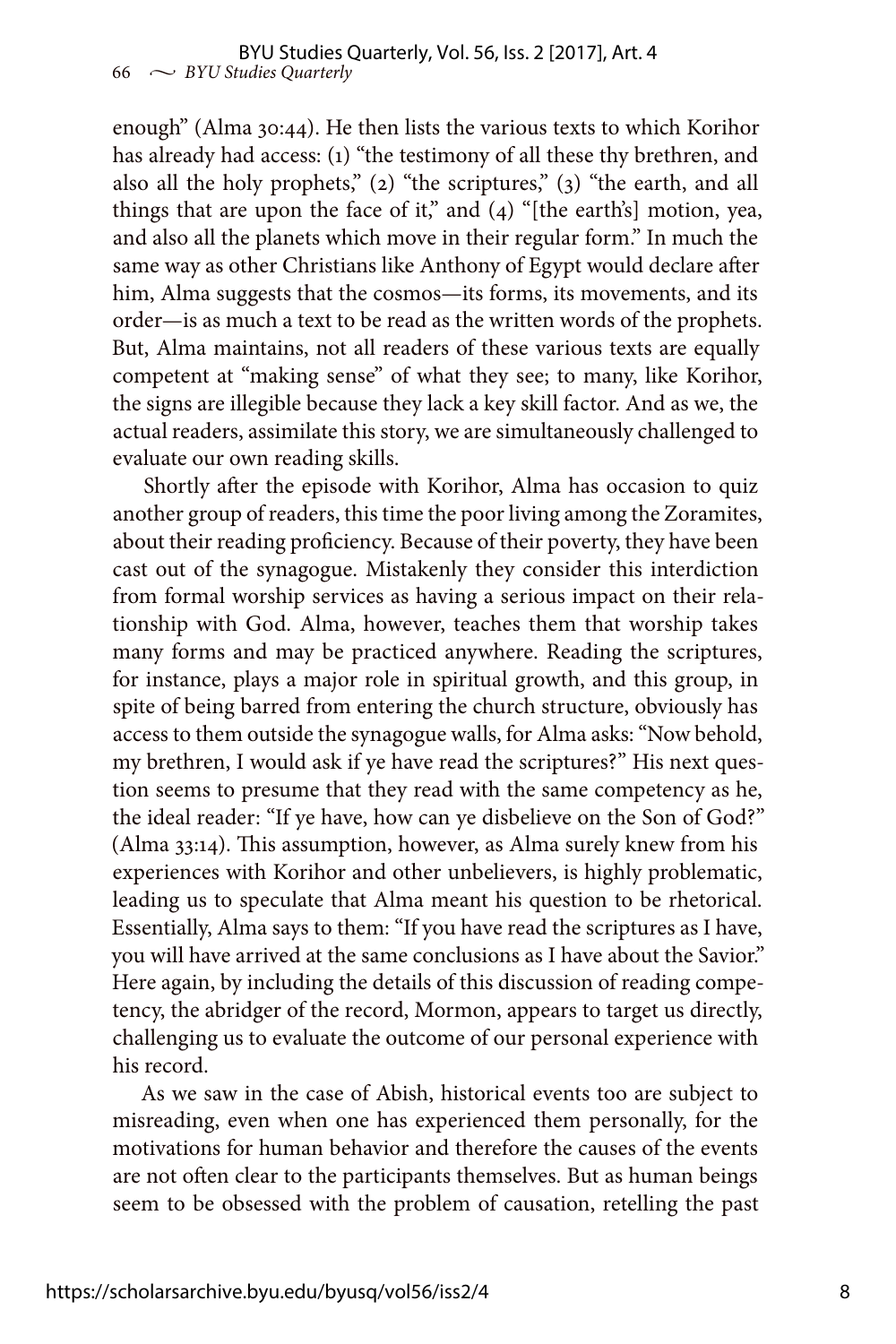becomes a competition between alternative narratives, each attempting to explain the causal agents that have precipitated certain events. Emblematic of this problem is the story of Nephi (son of Helaman) and the assassinated chief judge. After scolding his people about rejecting the testimonies of the prophets—Moses, Abraham, Zenos, Zenock, Ezias, Isaiah, Jeremiah, Lehi, Nephi, and "almost all of our fathers, even down to this time"—Nephi concludes by saying: "Ye have rejected all these things, notwithstanding so many evidences which ye have received; yea, even ye have received all things, both things in heaven, and all things which are in the earth, as a witness that they are true" (Hel. 8:22, 24).

Wishing to give them a sign or hard evidence of the level of wickedness and anarchy to which their civilization has sunk, he informs them that their chief judge has at that very moment been assassinated. Five listeners run to verify his statement and, shocked at the sight of the murdered judge lying in his blood, collapse on the spot, unconscious. A crowd then gathers and immediately proves itself as incompetent at deciphering signs as Abish's compatriots: they conclude that the five unconscious men are not only the perpetrators of the crime but that "God has smitten them that they could not flee" (Hel. 9:8). It is always interesting to see how often the wicked claim the capacity to interpret the mind and will of God for others. Christ referred to such as "blind leaders of the blind," with the result that "both shall fall into the ditch" (Matt. 15:14).

Fortunately, the five innocent men are exonerated, but in the process of explaining the real sequence of events, they only succeed in implicating Nephi, who had given them their first clue. Questioned by the mob, Nephi declares, "Because I showed unto you this sign ye are angry with me, and seek to destroy my life," after which he then gives them "another sign" through revelation, which leads to the unmasking of the real perpetrator (Hel. 9:24–25). At the conclusion of these events, the narrative enumerates the various interpretations of these signs arrived at by the disparate reading communities: "There were some of the Nephites who believed on the words of Nephi; and there were some also, who believed because of the testimony of the five, for they had been converted while they were in prison. And now there were some among the people, who said that Nephi was a prophet. And there were others who said: Behold, he is a god, for except he was a god he could not know of all things" (Hel. 9:39–41). The debate over which of these interpretations is correct becomes so heated that the people refuse to continue the discussion and divide up "hither and thither," leaving Nephi, the prophet of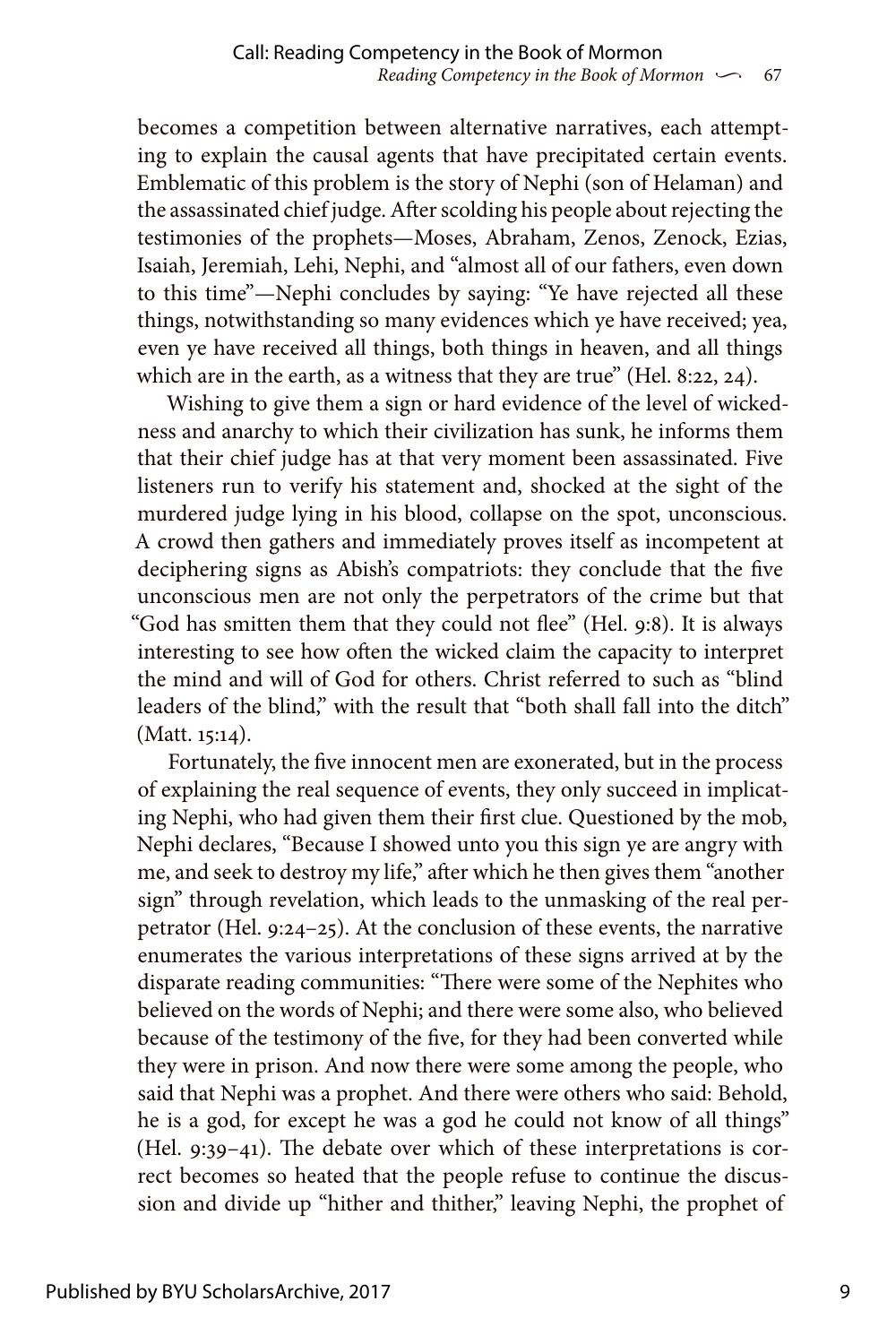God, standing alone (Hel. 10:1). Disheartened by this divisiveness in the face of what should have created unity among believers, Nephi begins walking home, the narrative tells us, "much cast down" (Hel. 10:3). Like Abish before him, he cannot help but be disappointed at the outcome.

The debate over historical causation is in fact the very basis of the Nephite-Lamanite rift. At the outset of his record, Nephi (son of Lehi) states forthrightly, "I know that the record which I make is true; and I make it with mine own hand; and I make it according to my knowledge" (1 Ne. 1:3). We must remember that he begins the small plates record toward the end of his life, many years after the arrival in the promised land and the subsequent split with his brethren. He is obviously concerned that the right story be told about the events that led to the split, for indeed there is an alternate version floating around and very popular among his enemies.<sup>7</sup> This alternate version became a staple of Lamanite mythology and was used as justification for the incessant warfare between the two peoples. Zeniff, who heard it straight from the mouths of the descendants of Laman and Lemuel, gave its general outline as follows: "[They believed] that they were driven out of the land of Jerusalem because of the iniquities of their fathers, and that they were wronged in the wilderness by their brethren, and they were also wronged while crossing the sea; and again, that they were wronged while in the land of their first inheritance, after they had crossed the sea. . . . They were wroth with [Nephi] when they had arrived in the promised land, because they said that he had taken the ruling of the people out of their hands; . . . and again, they were wroth with him because he departed into the wilderness as the Lord had commanded him, and took the records which were engraven on the plates of brass, for they said that he robbed them. And thus they have taught their children that they should hate them, and that they should murder them, and that they should rob and plunder them, and do all they could to destroy them" (Mosiah 10:12, 15–17).

Later, Ammoron repeats the same story as justification for his invasion of Nephite lands in approximately 63 BC: "Your fathers did wrong their brethren, insomuch that they did rob them of their right to the government when it rightly belonged unto them. . . . I am Ammoron,

<sup>7.</sup> See Richard L. Bushman, "The Lamanite View of Book of Mormon History," in *By Study and Also by Faith: Essays in Honor of Hugh W. Nibley,* ed. John M. Lundquist and Stephen D. Ricks, 2 vols. (Salt Lake City: Deseret Book; Provo: FARMS, 1990), 2:52–72.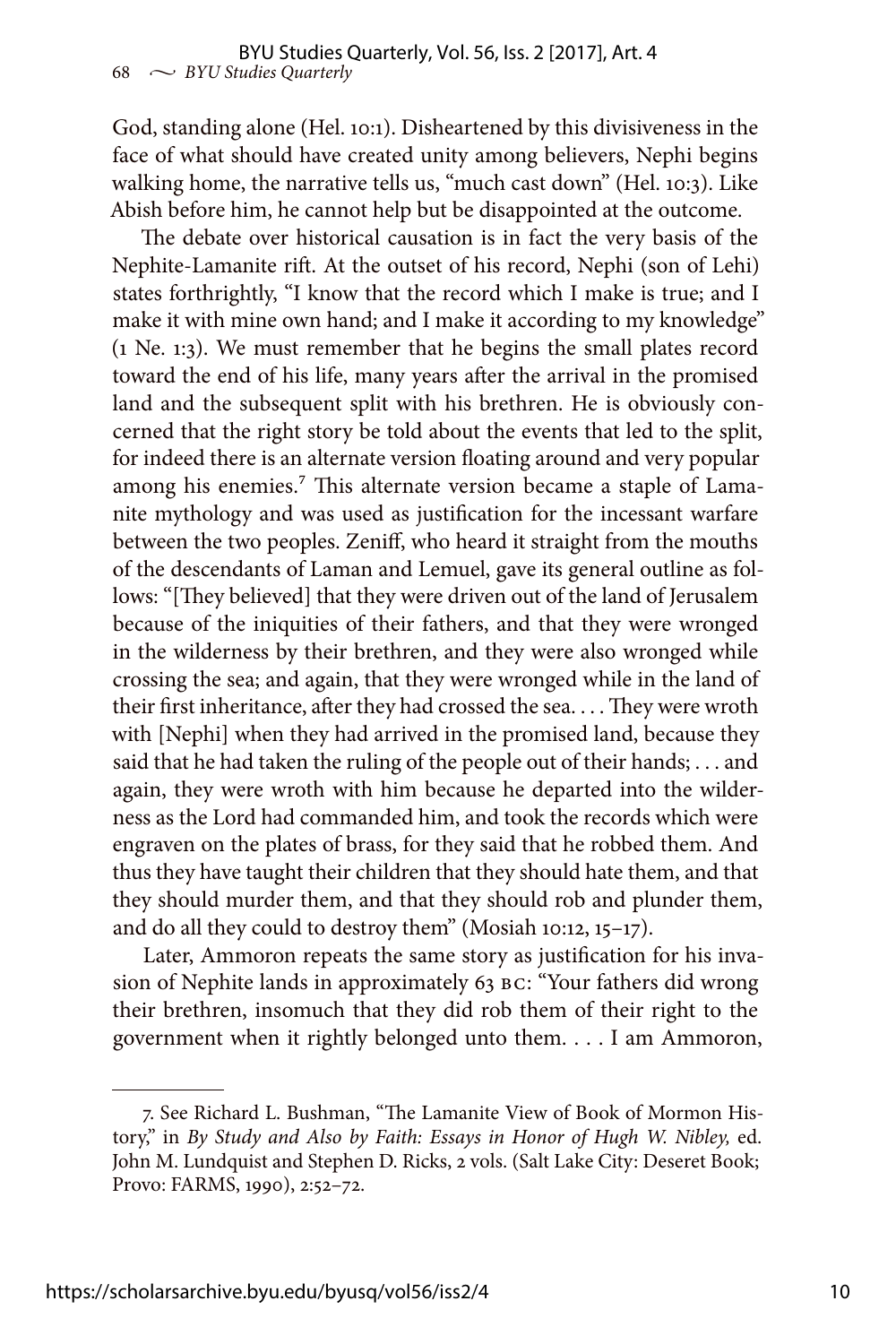and a descendant of Zoram, whom your fathers pressed and brought out of Jerusalem. And behold now, I am a bold Lamanite; behold, this war hath been waged to avenge their wrongs, and to maintain and to obtain their rights to the government" (Alma 54:17, 23-24).

These radically opposed historical narratives thus compete for the minds of Lehi's descendants. When Captain Moroni's troops have the Lamanite army cornered and threaten to annihilate them, Moroni sends a message to the opposing general, Zarahemnah, and tells him, "Ye behold that the Lord is with us; and ye behold that he has delivered you into our hands. . . . Now ye see that this is the true faith of God; yea, ye see that God will support, and keep, and preserve us, so long as we are faithful unto him, and unto our faith, and our religion" (Alma 44:3–4). Zerahemnah, however, does not "read" it in that way: "Behold, we are not of your faith; we do not believe that it is God that has delivered us into your hands; but we believe that it is your cunning that has preserved you from our swords. Behold, it is your breastplates and your shields that have preserved you" (Alma 44:9). So the Book of Mormon narrative in Alma offers us two competing and contradictory readings of the events and leaves us to decide which side we will believe.

We see then that Mormon's record repeatedly brings us, the actual readers, face-to-face with situations that mirror our very own. We cannot help but measure ourselves against the varying degrees of incompetency manifested in these stories. The possession of one crucial skill separates the ideal readers portrayed in the text—Nephi, Alma, Abish, Captain Moroni and others—from their less-able colleagues. It is no surprise then to find the last of the record's contributors, Mormon's son, Moroni, including the following admonition as he concludes his part of the narrative:

Behold, I would exhort you that when ye shall read these things, if it be wisdom in God that ye should read them, that ye would remember how merciful the Lord hath been unto the children of men, . . . and ponder it in your hearts. And when ye shall receive these things, I would exhort you that ye would ask God, the Eternal Father, in the name of Christ, if these things are not true; and if ye shall ask with a sincere heart, with real intent, having faith in Christ, he will manifest the truth of it unto you, by the power of the Holy Ghost. And by the power of the Holy Ghost ye may know the truth of all things. (Moro. 10:3–5)

The multiple examples of misreadings in the text emphasize the fact that there is only one way to make sense of the record we hold in our